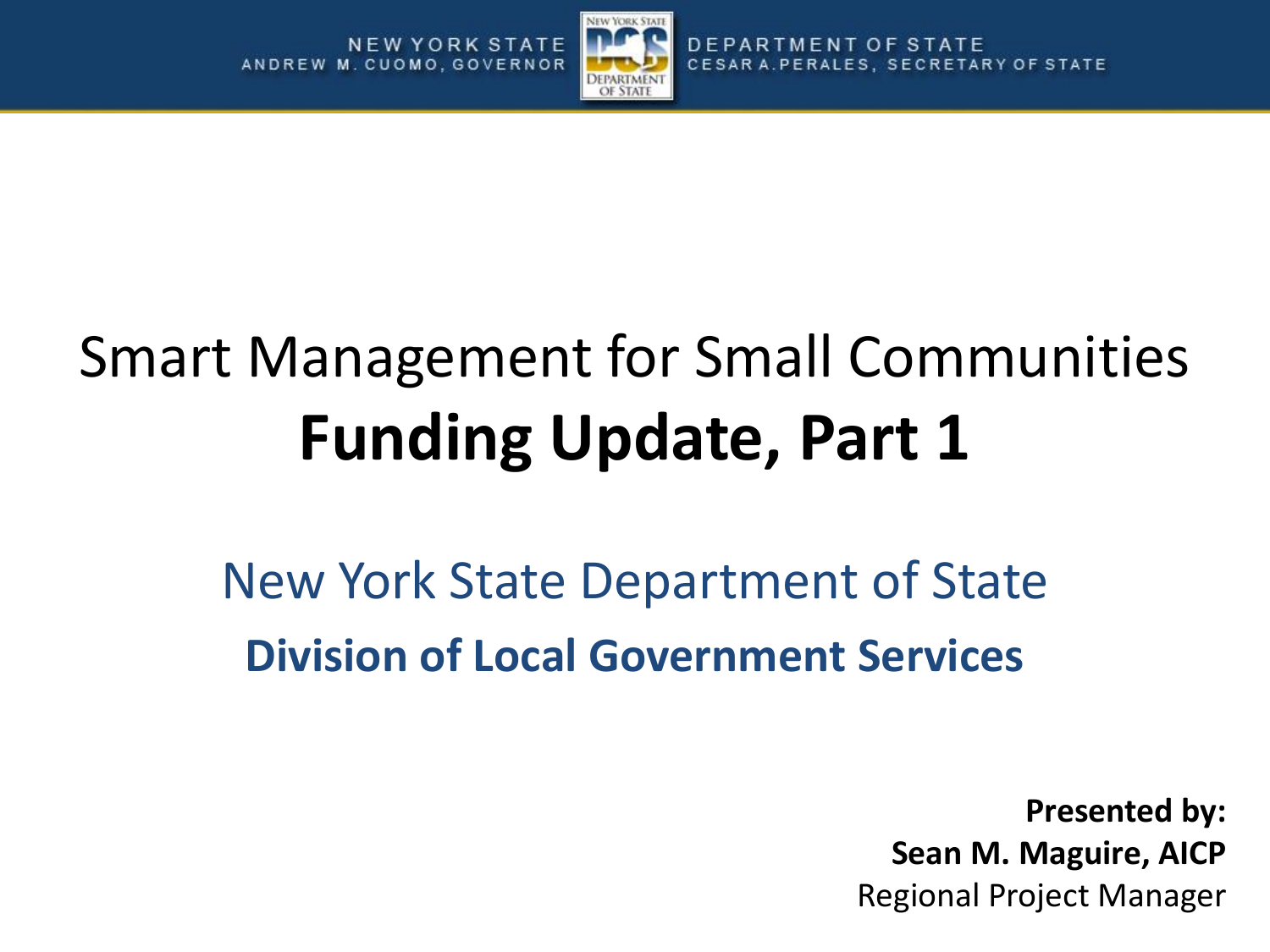# **Division of Local Government Services Supported Grant Programs**





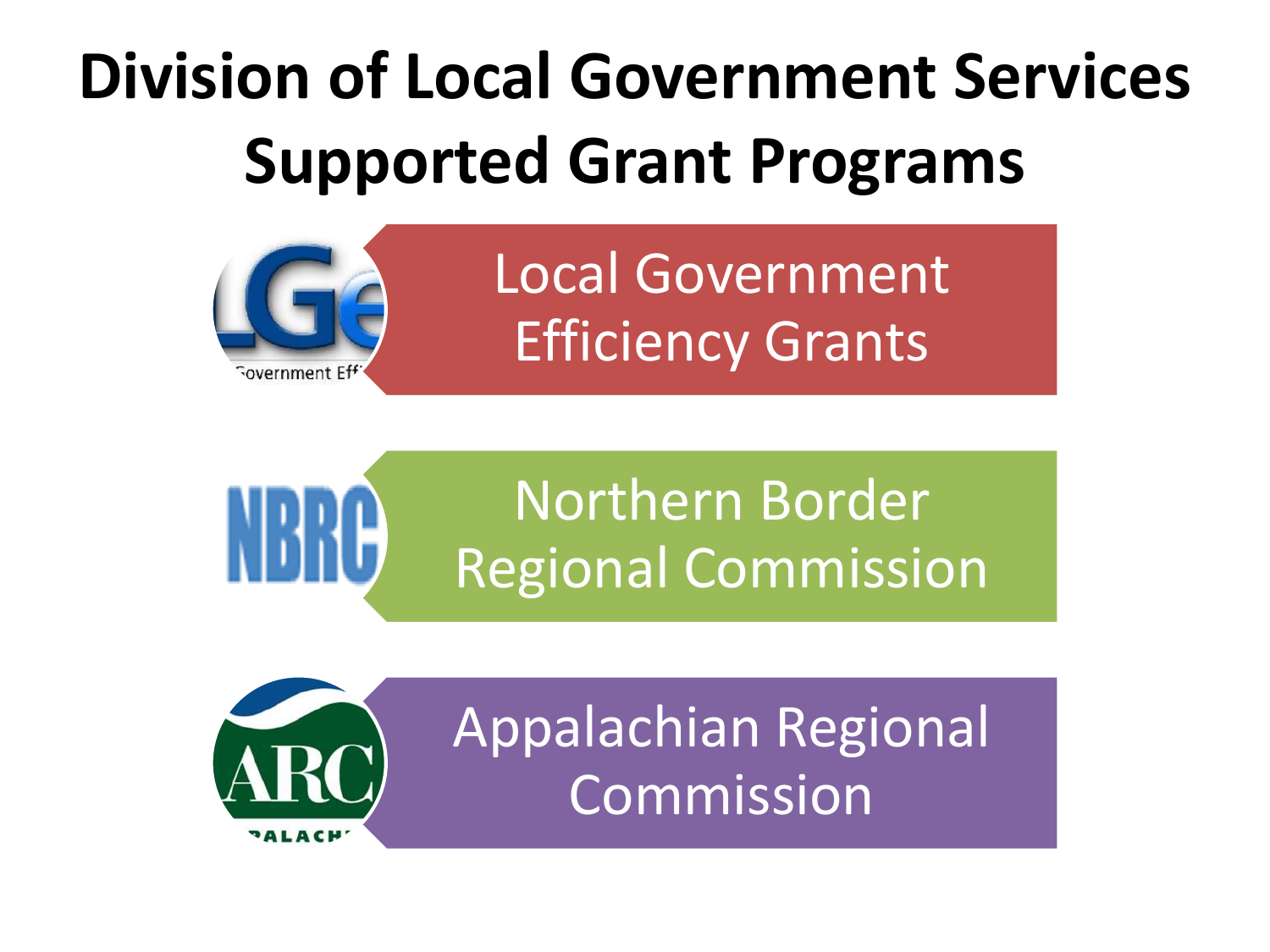



Funding Update, Part 1

### **LOCAL GOVERNMENT EFFICIENCY GRANTS**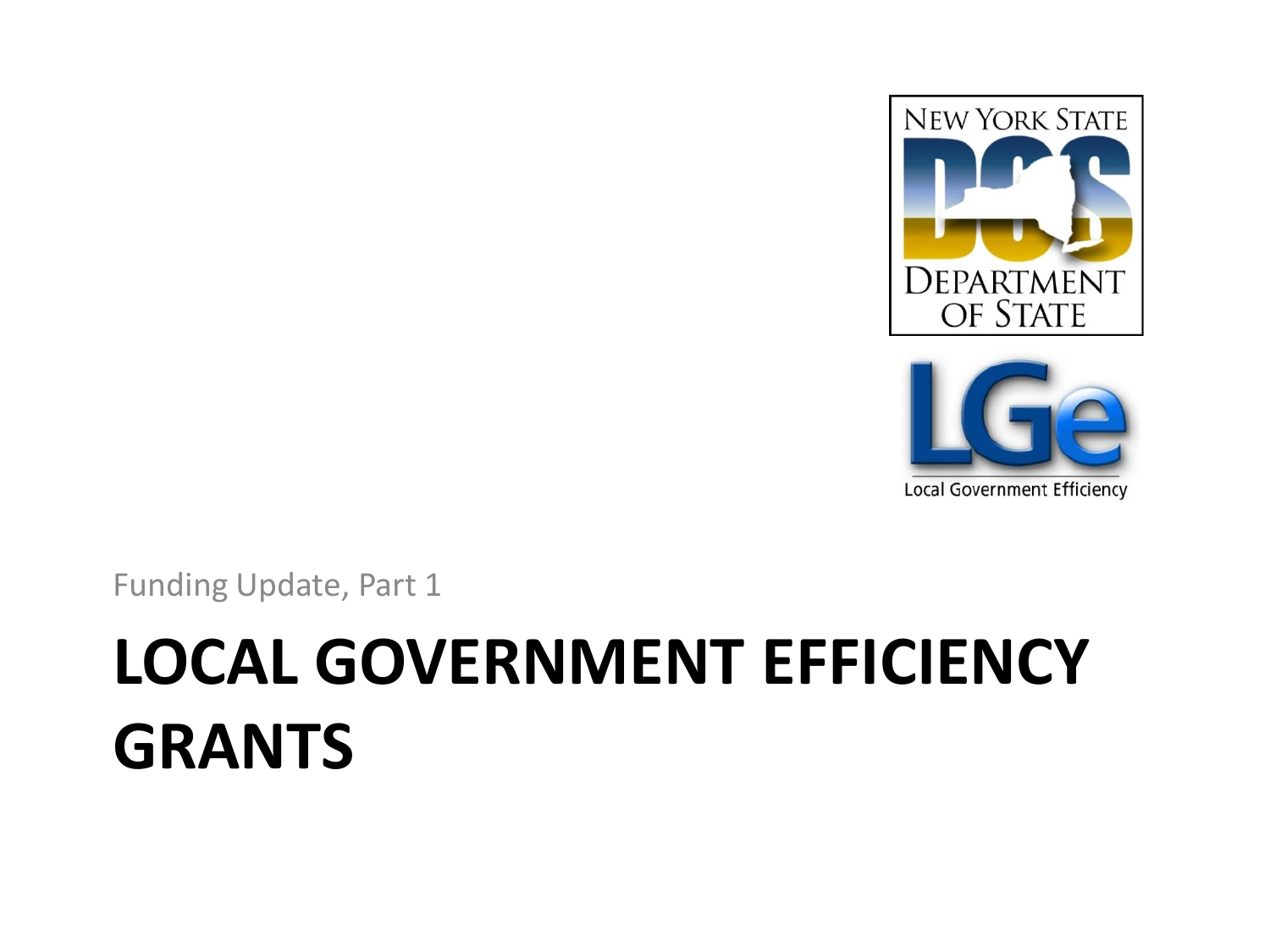### **Local Government Efficiency Grants**

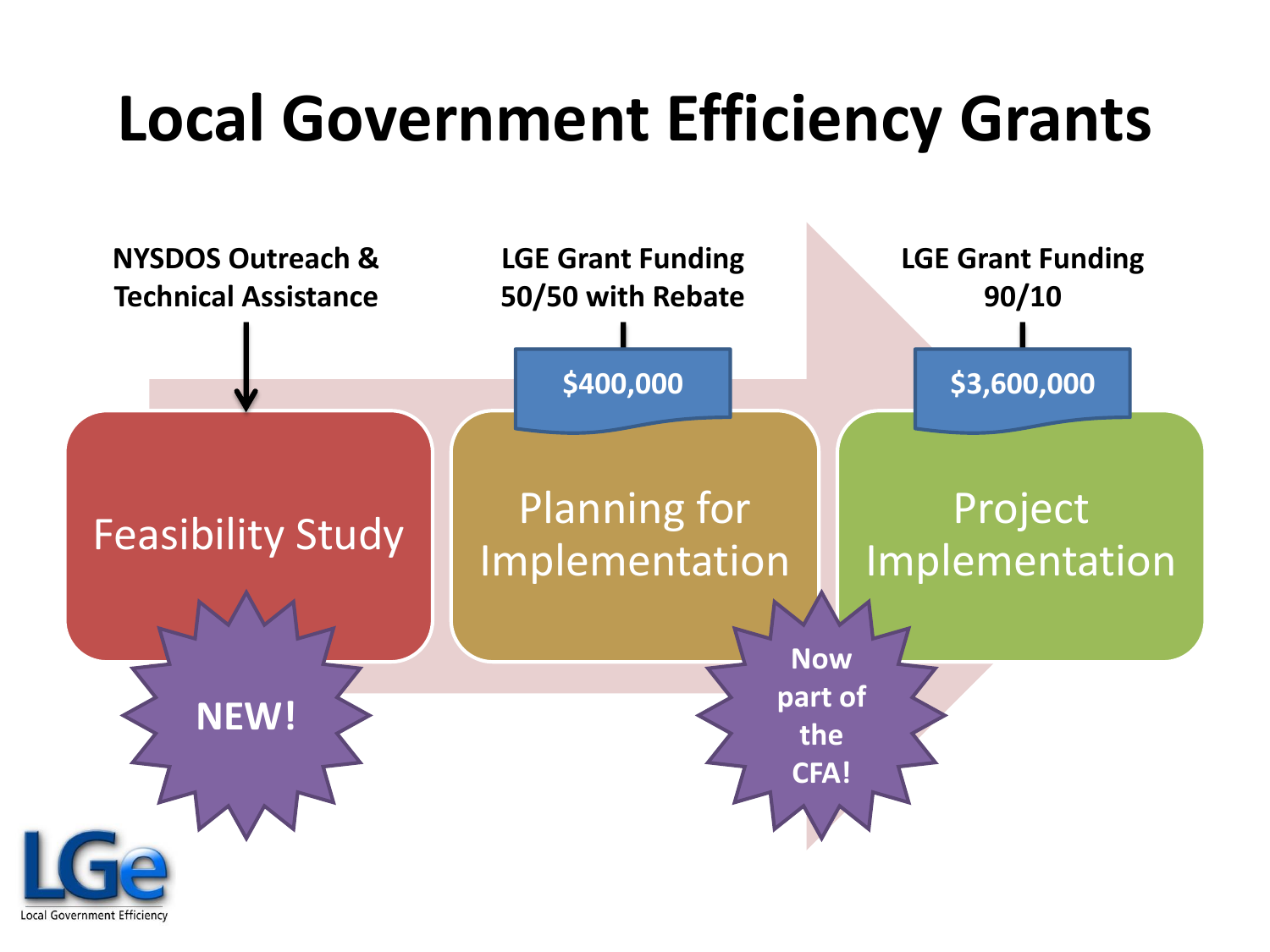### **Local Government Efficiency Grants**



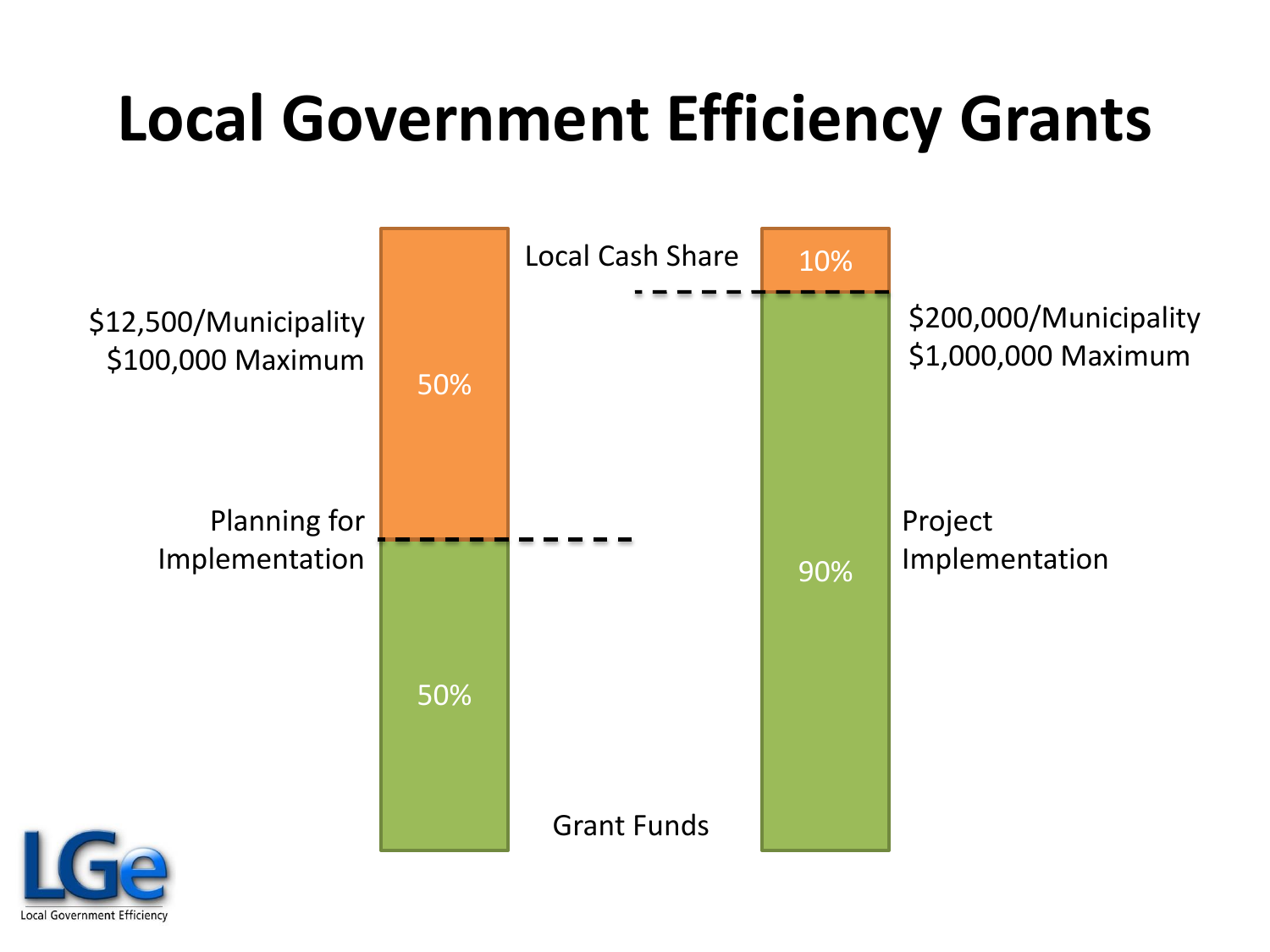### **Local Government Efficiency Grants**



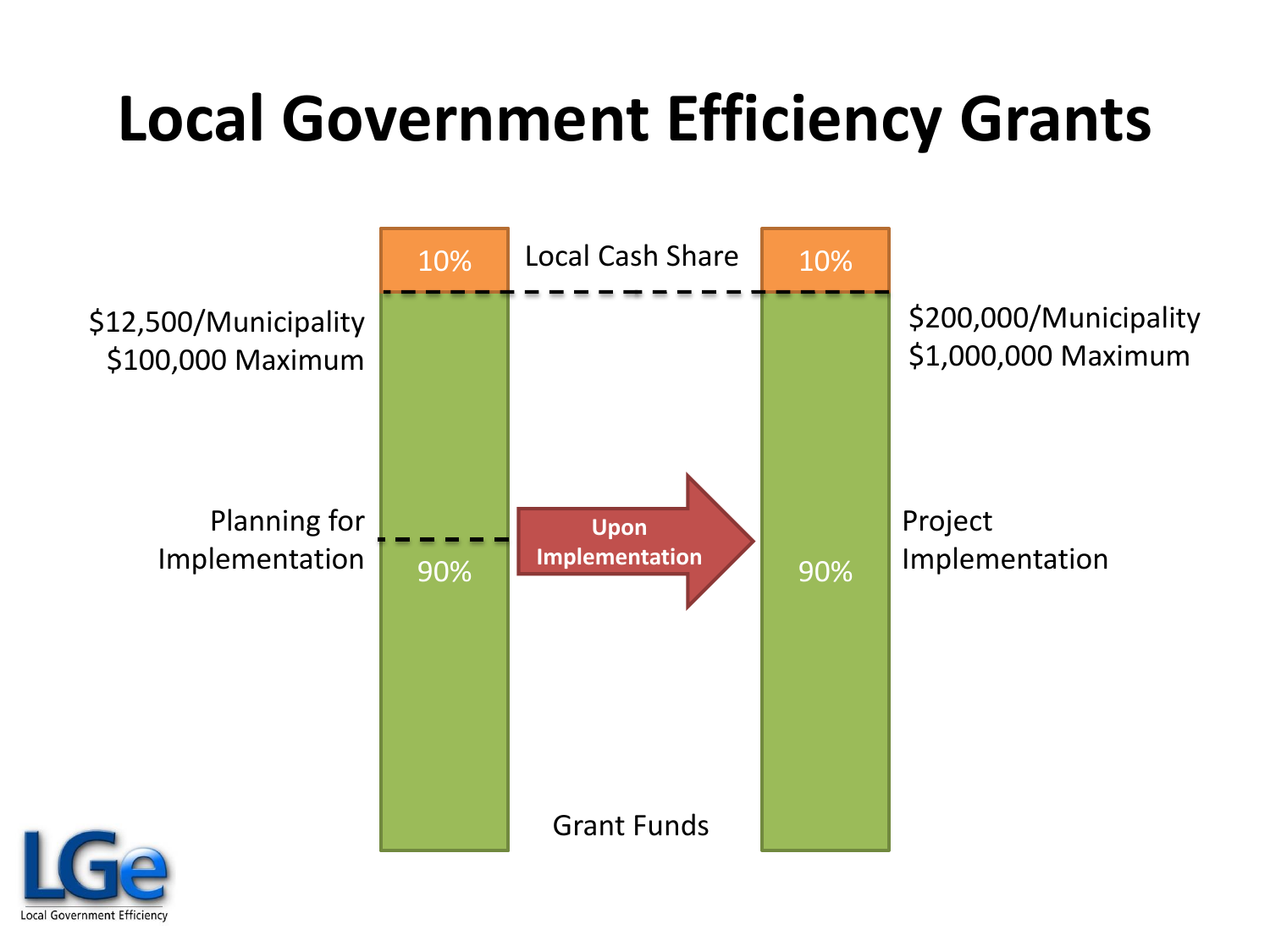



Funding Update, Part 1

## **NORTHERN BORDER REGIONAL COMMISSION**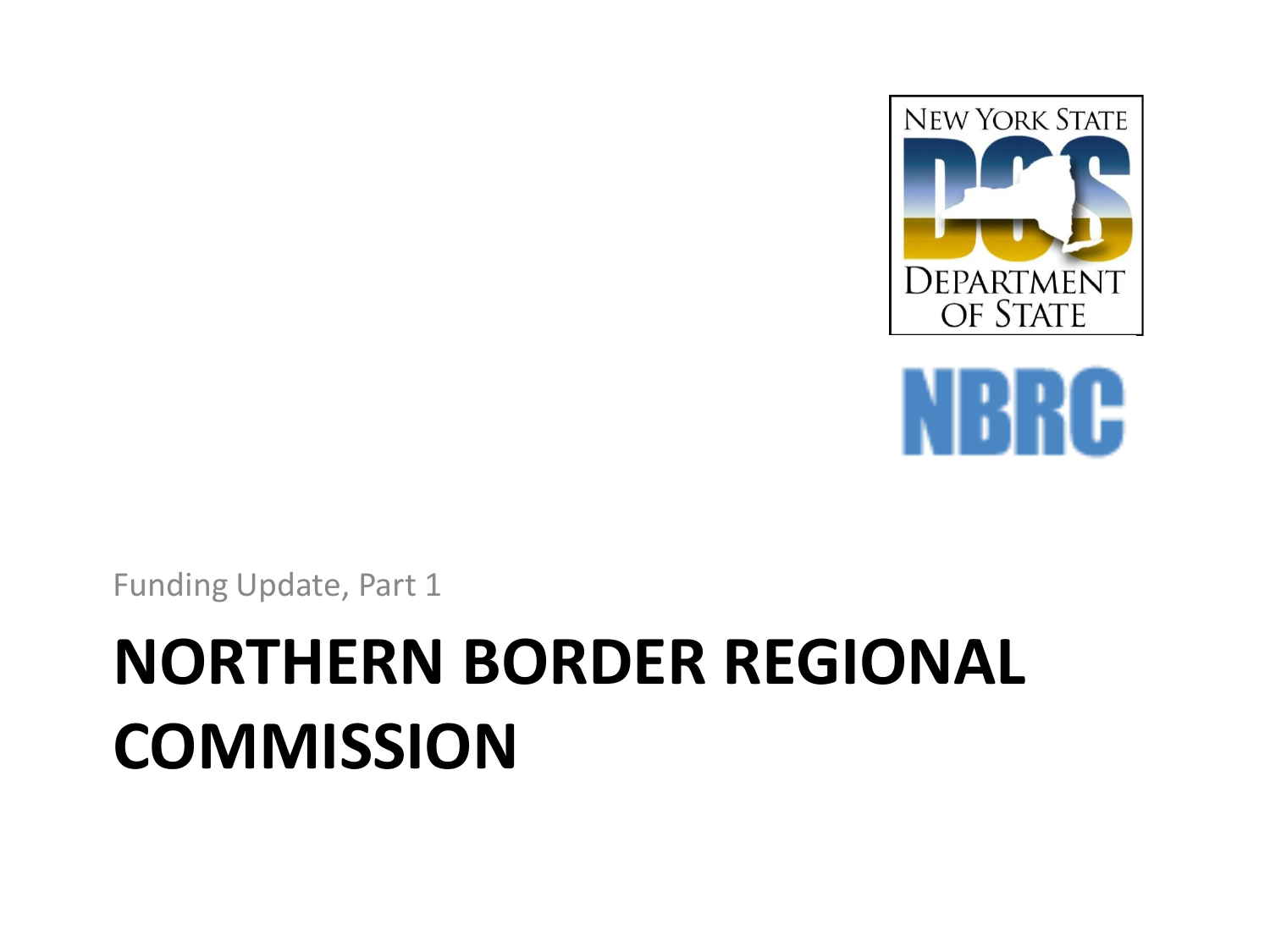# **Northern Border Regional Commission**

- Four Northeastern States
- Seventeen Counties in New York
- Economic & Community Development
- Annual Funding Based on Federal Appropriation

**HR 922 of 2013 in Committee**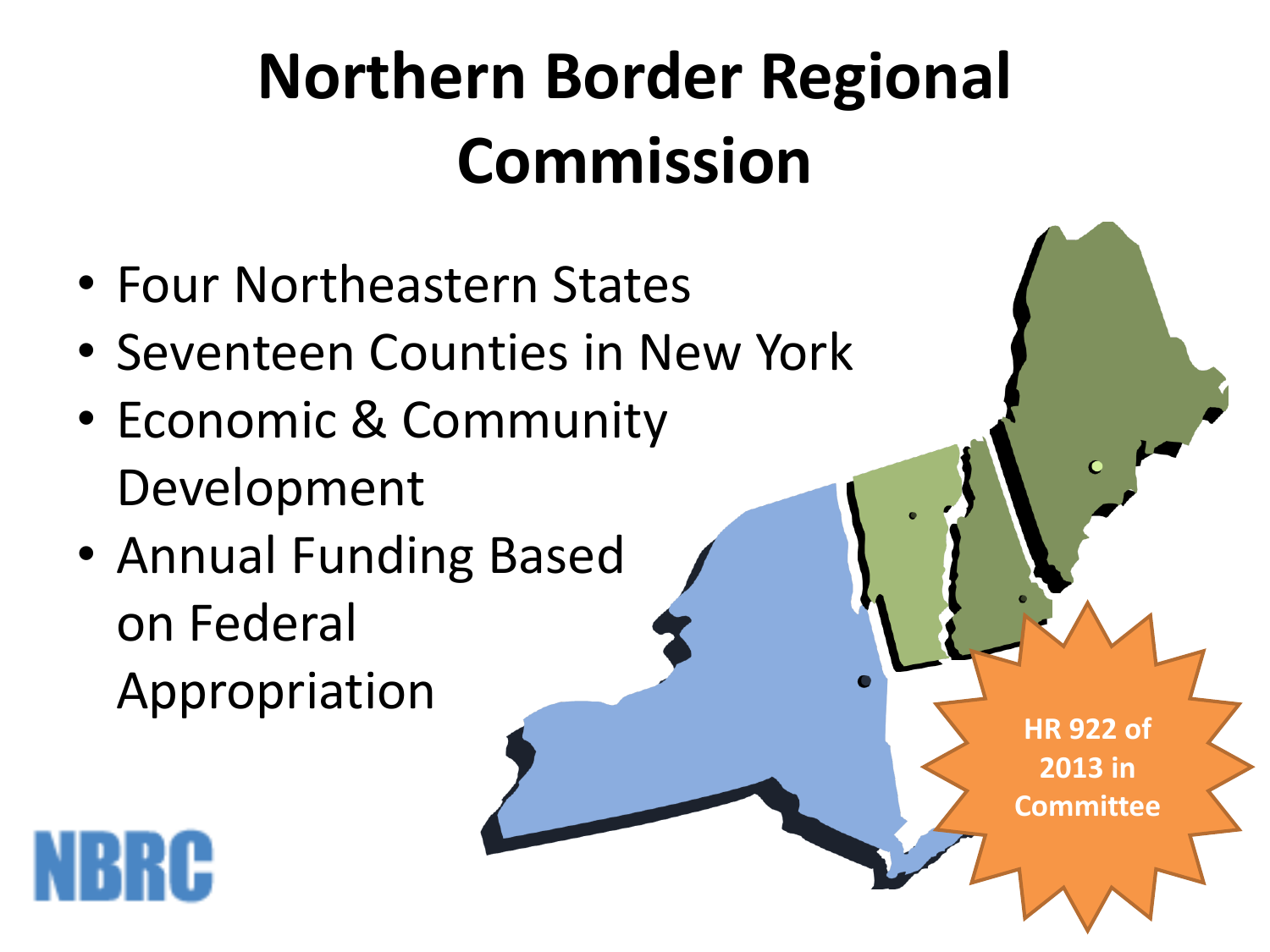### **NBRC's Seven Priority Areas**

**Transportation** infrastructure

**Basic public** infrastructure Telecommunications infrastructure

Job skills training, entrepreneurship, and business development

Health care assistance to severely economically distressed areas

Resource conservation and asset-based development

Renewable and alternative energy sources

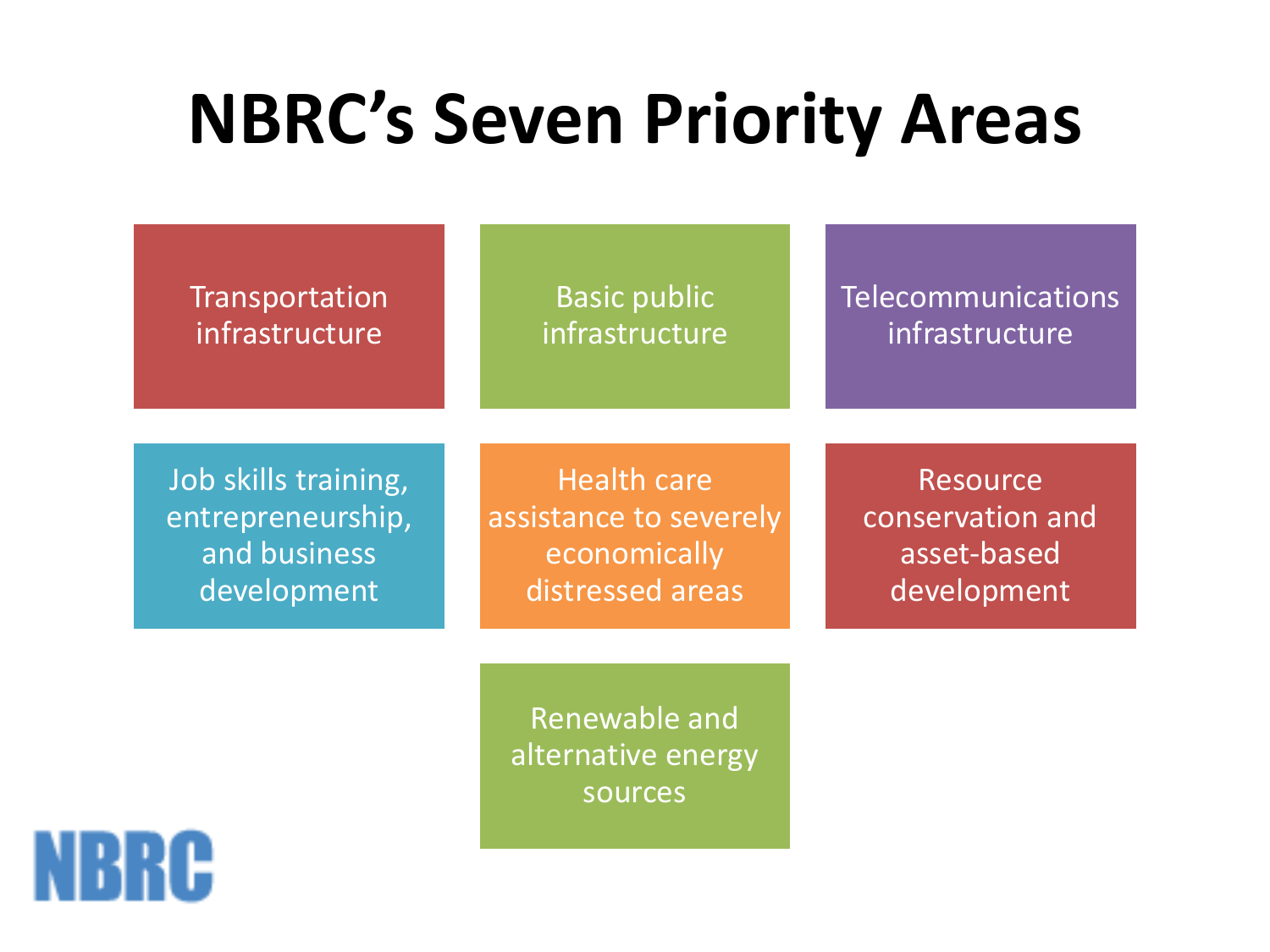# **NBRC's Past Awards**

#### **2012**

- Business Development Center for a Greater Massena: \$123,500
	- New Rail Spur from CSX to Industrial Park
- The Wild Center: \$158,120
	- Northern New York Maple Project

#### **2011**

- Clayton Local Development Corporation: \$250,000
	- Basic Public Utilities to Brownfield Redevelopment
- Lewis County Development Corporation: \$95,320
	- Rail Spur Rehabilitation to Lyons Falls Paper Mill Site

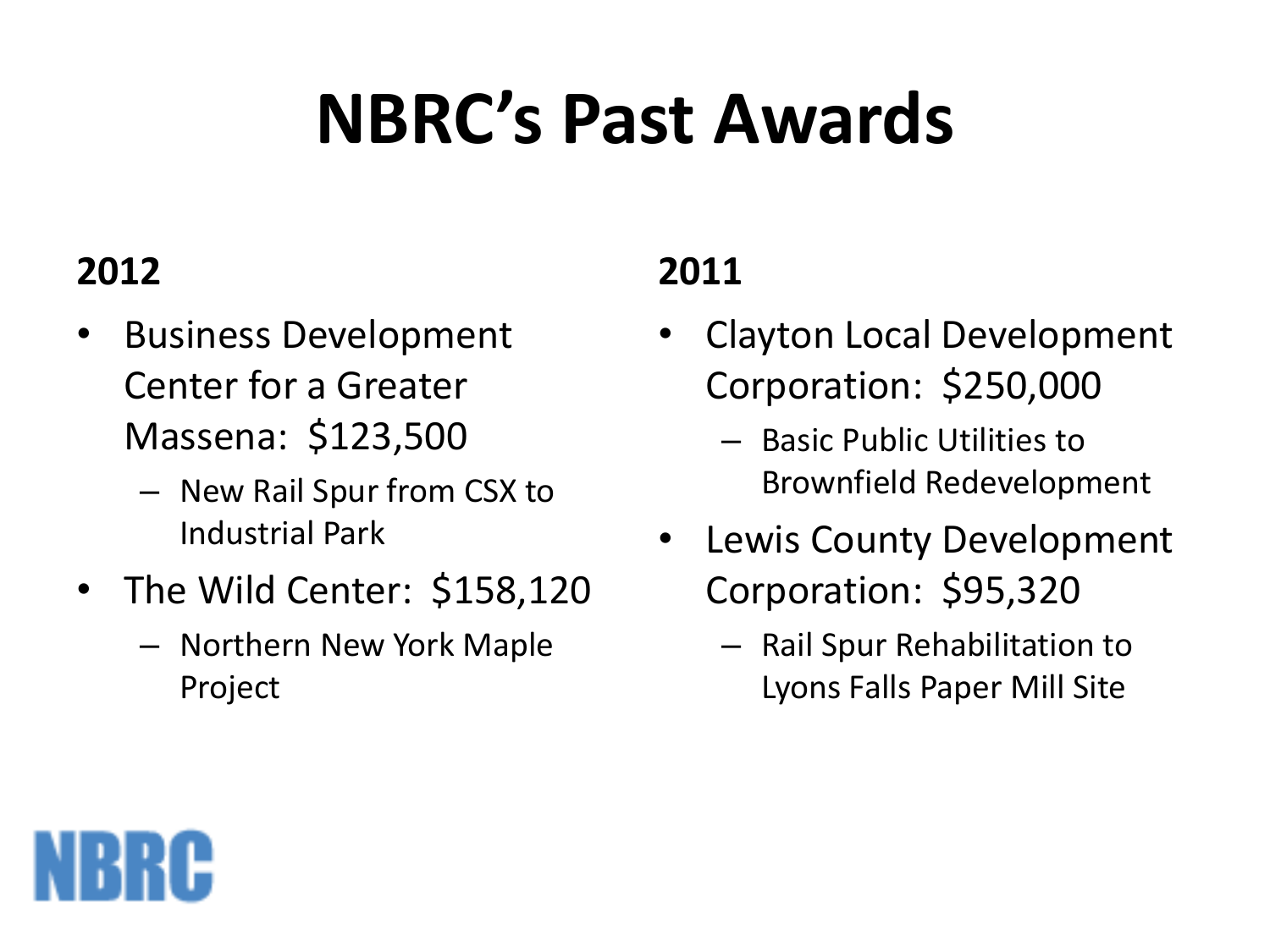

**APPALACHIAN REGIONAL COMMISSION** 

Funding Update, Part 1

### **APPALACHIAN REGIONAL COMMISSION**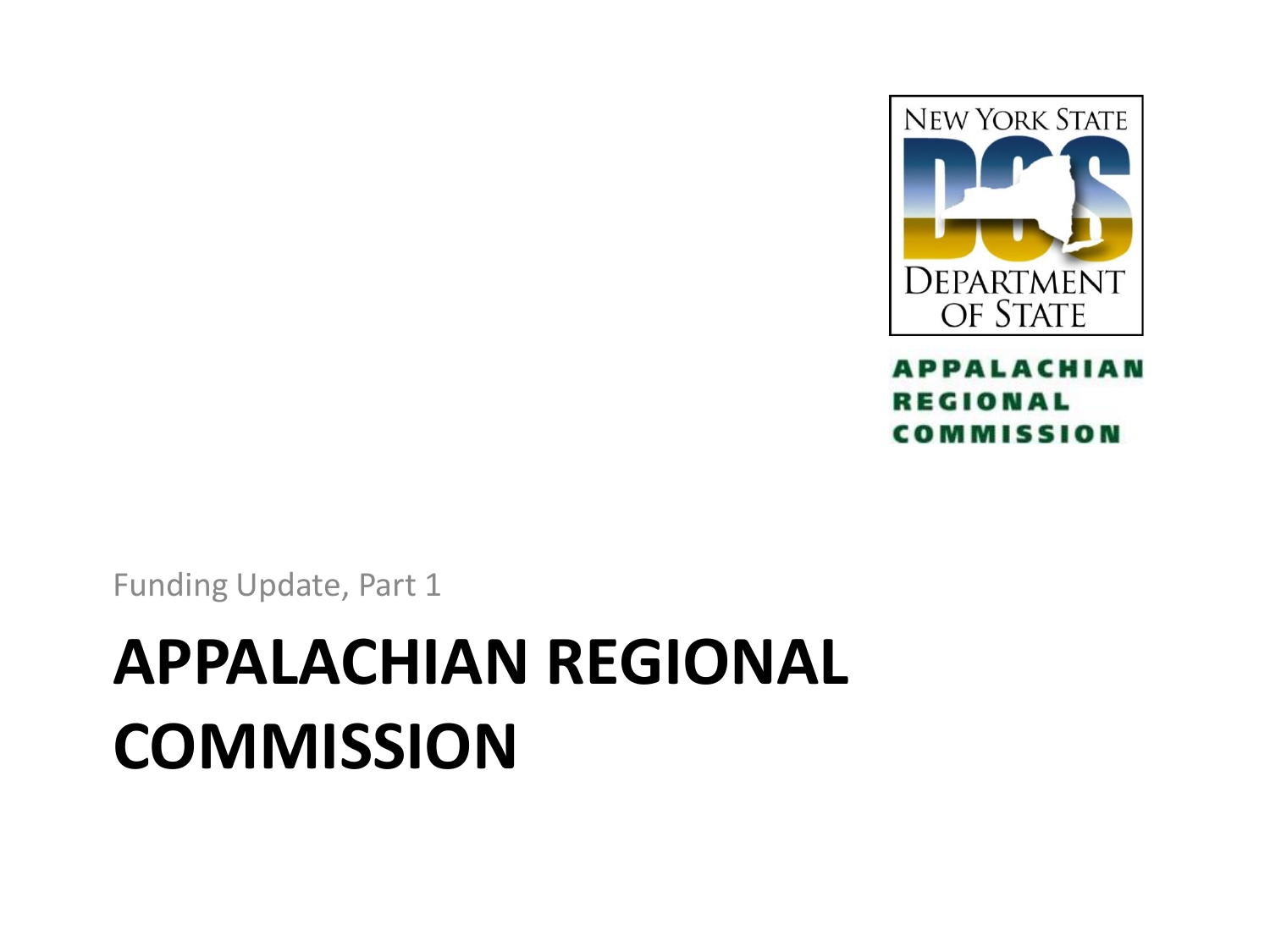## **Appalachian Regional Commission Goals**

Increase job opportunities and per capita income in Appalachia to reach parity with the nation.

Strengthen the capacity of the people of Appalachia to compete in the global economy.

**Develop and improve Appalachia's infrastructure to make the Region economically competitive.** 

Build the Appalachian Development **Highway** System to reduce Appalachia's isolation.

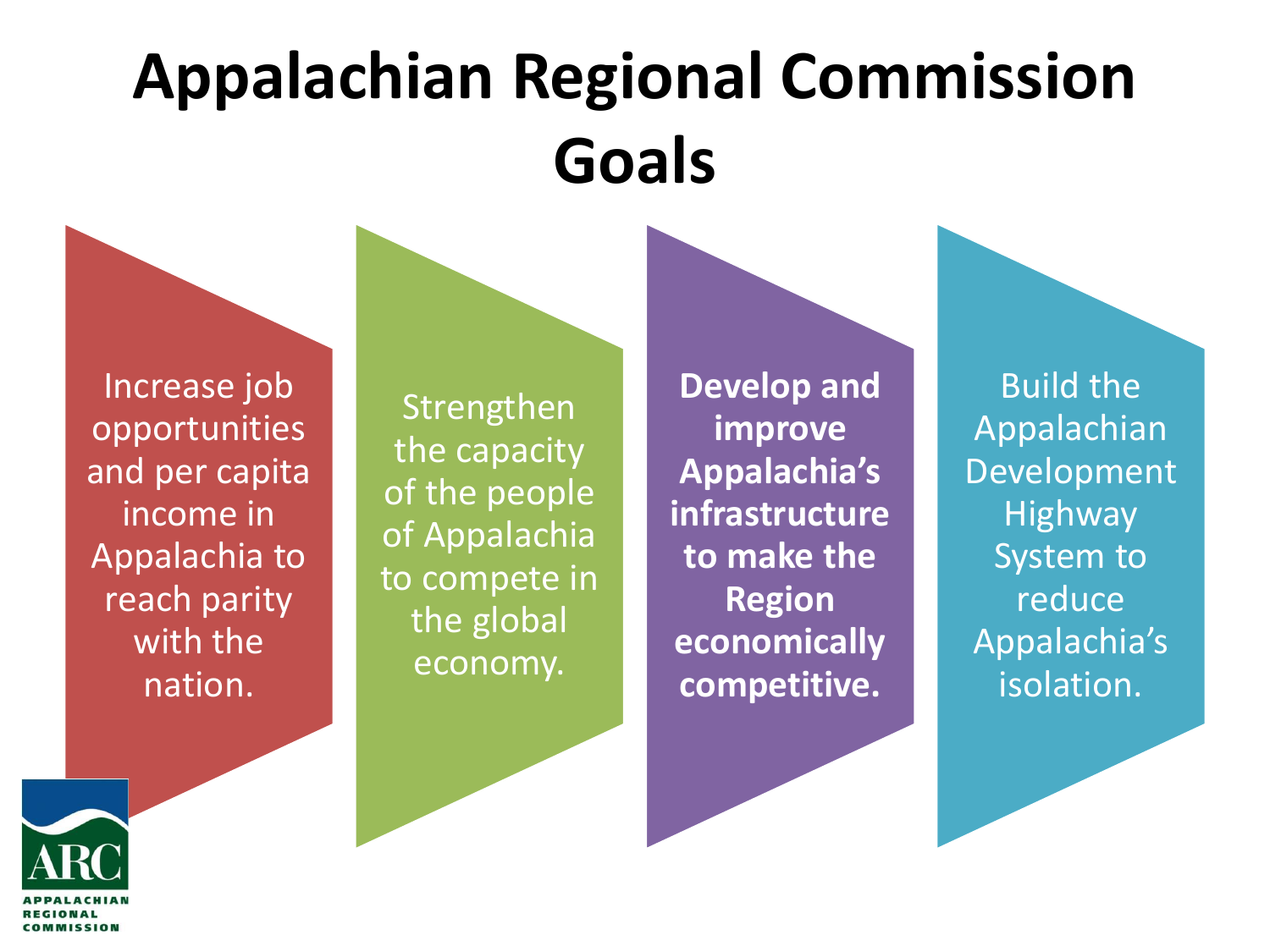## **Appalachian Regional Commission Goals**

Increase job opportunities and per capita income in Appalachia to reach parity with the nation.

**Develop and improve Appalachia's infrastructure to make the Region economically competitive.**

Build the Appalachian Development **Highway** reduce Appalachia's isolation.



**Focus of Infrastructure Projects**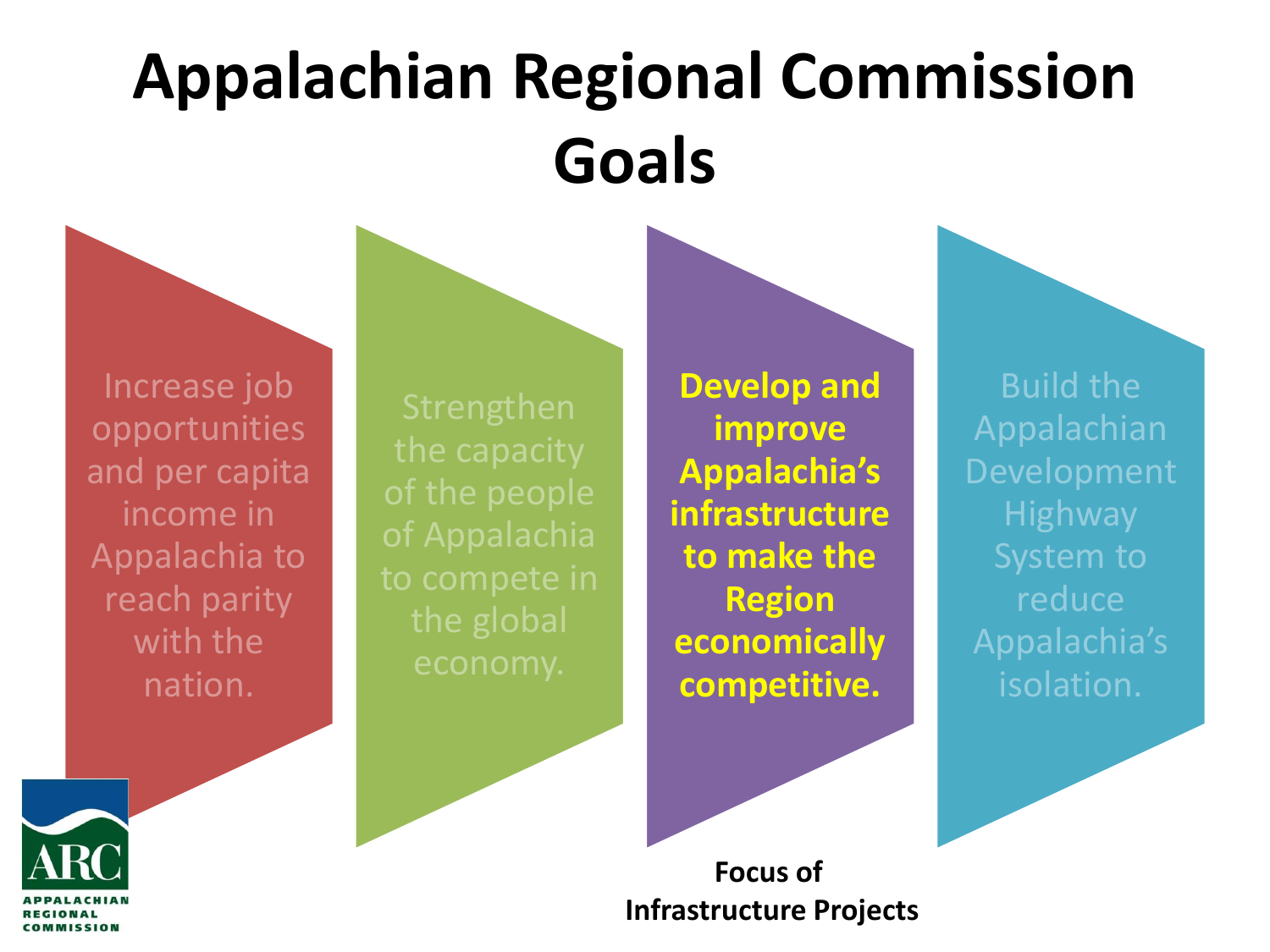# **Allocation of ARC Funds**



COMMISSION

- Infrastructure Funds for Economic Development
- \$150,000 per project; REDC Priorities may receive slightly more based on need
- Maximum ARC Share: 50%
- Apply Through Local Development Districts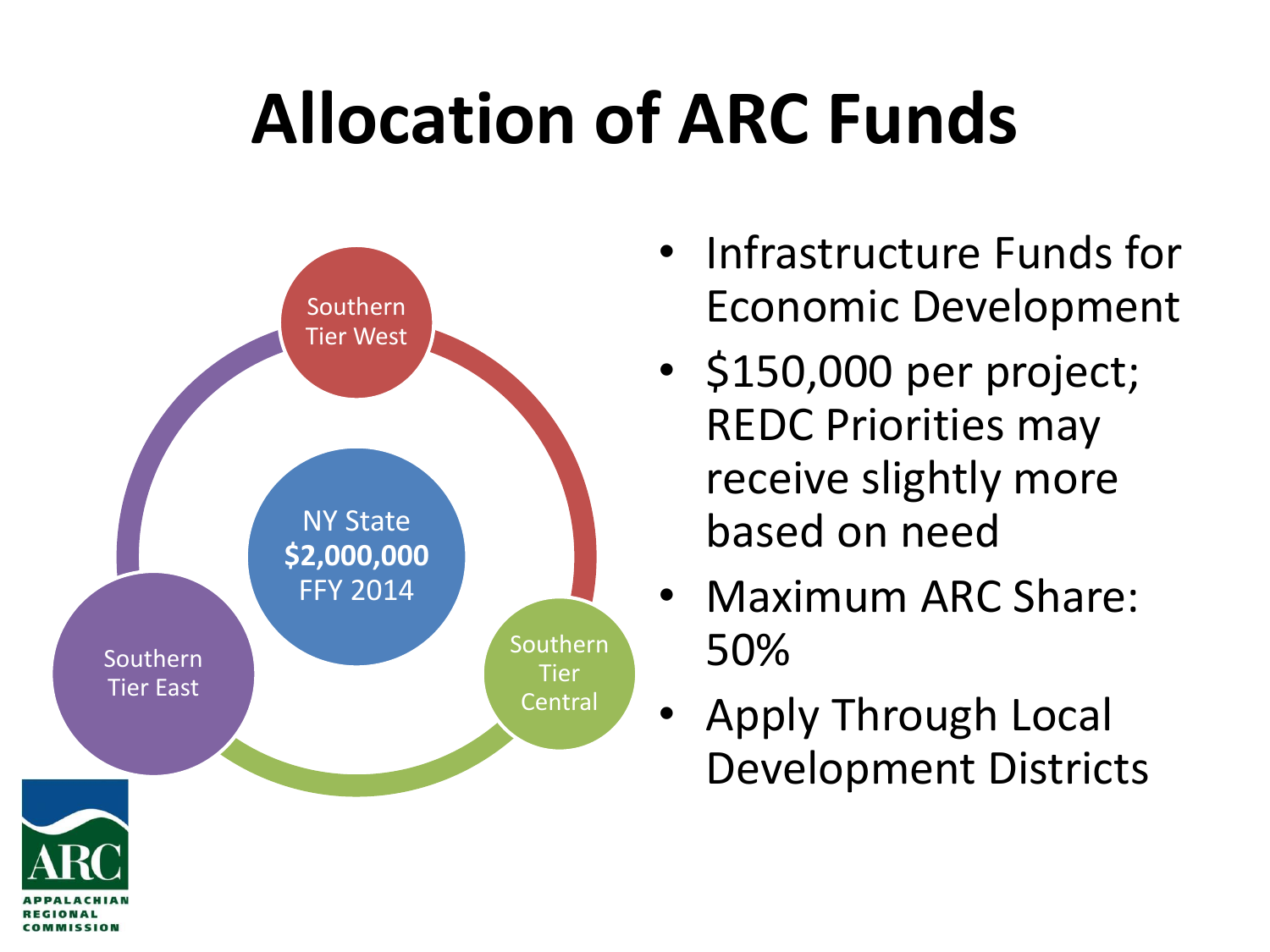## **Smart Growth Public Infrastructure Act**

- NYSDOS is a State Infrastructure Agency
- Projects must adhere to Smart Growth criteria or justify non-compliance
- NYSDOS reserves the right to deny funding to projects which do not meet the standards in the Act.

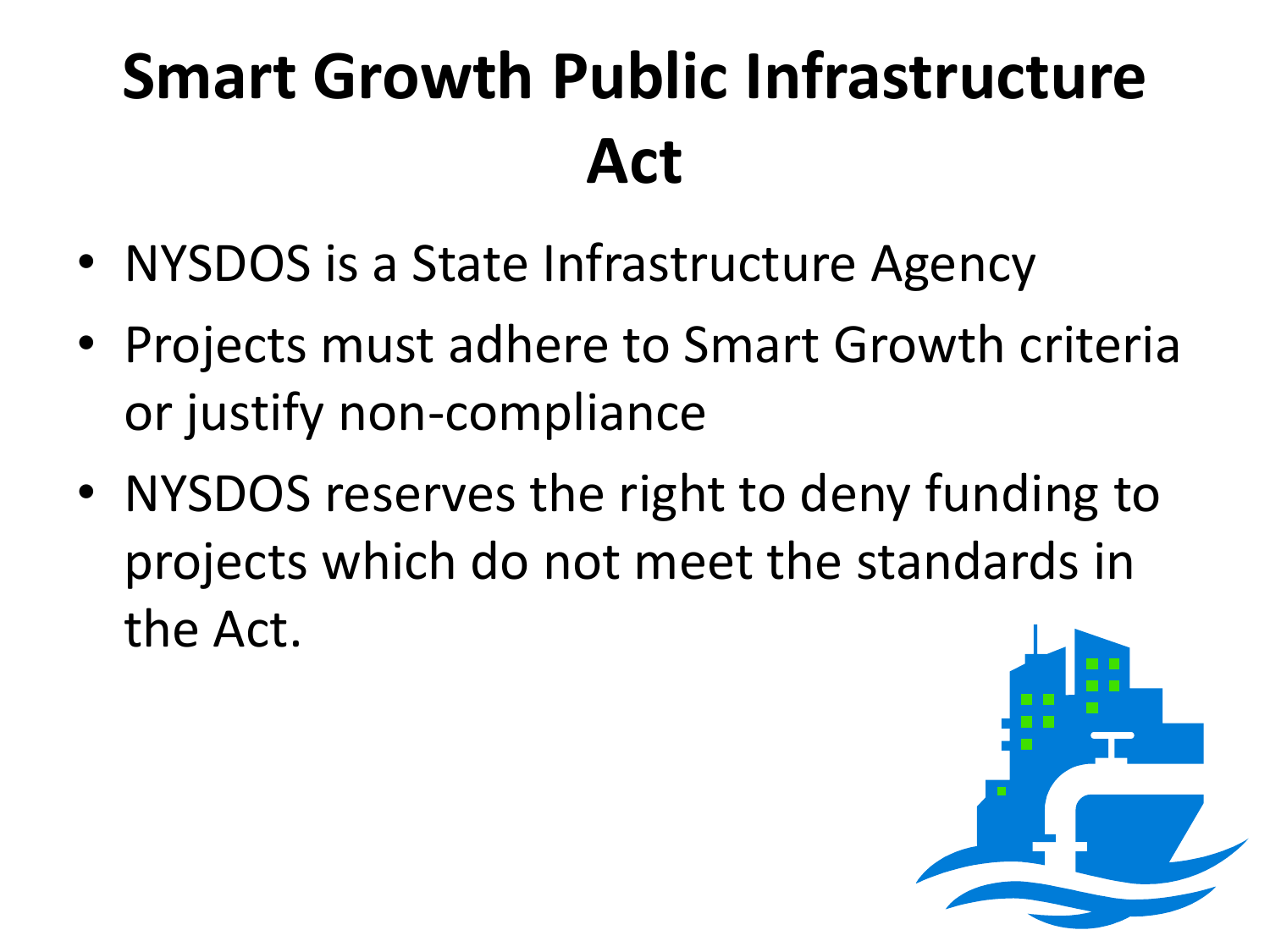# **Minority-and Women-Owned Business Enterprises (MWBE)**

- NYSDOS has established goals:
	- Overall goal of 20% MWBE participation.
	- 10% for MBE
	- 10% for WBE
- Grantees and contractors must document good faith efforts to provide meaningful participation by MWBE as subcontractors or suppliers.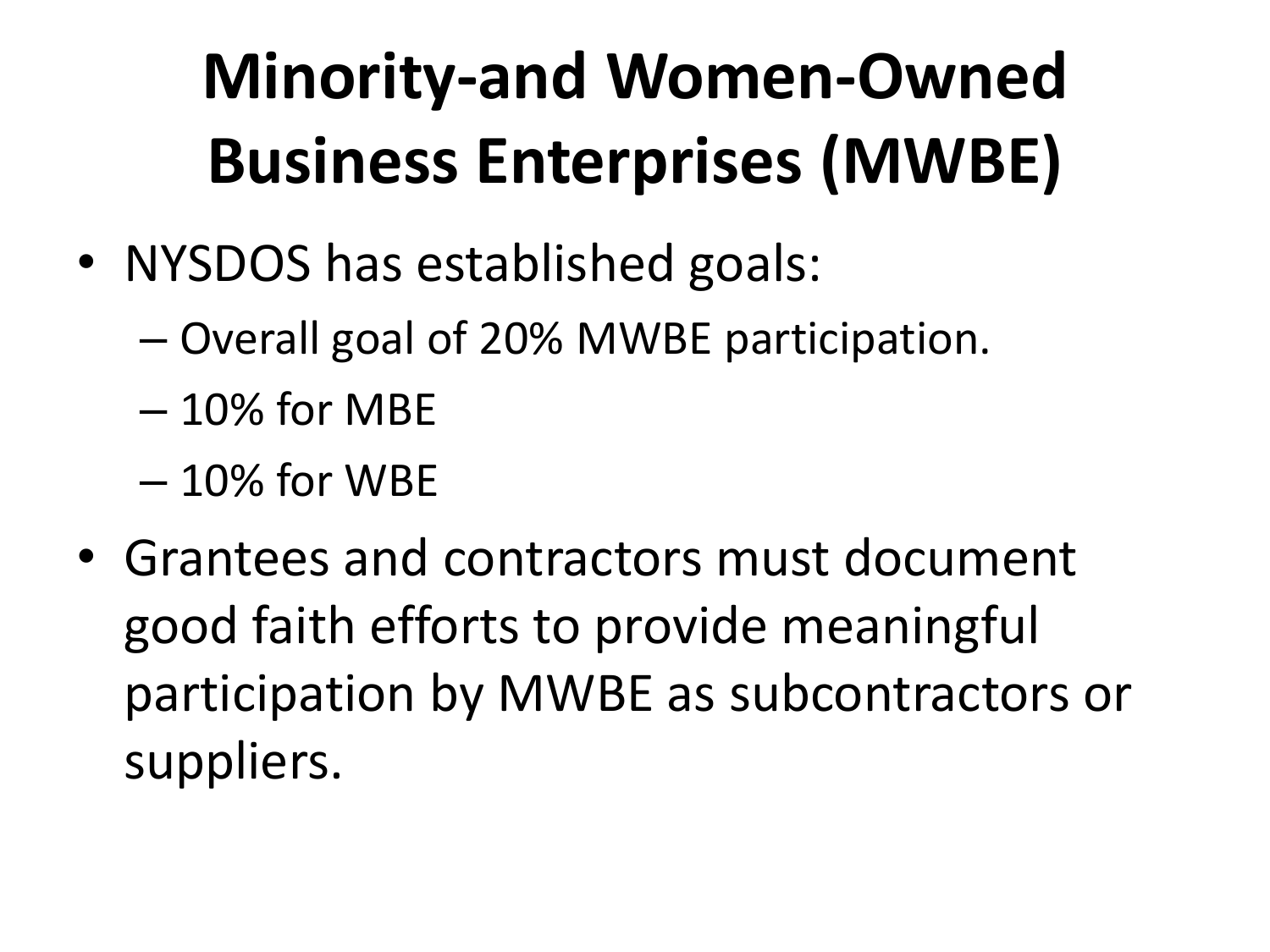### **Beyond Grants for Local Government**

- Division of Local Government Services
	- Municipal Management Assistance
	- Land Use Training & Technical Assistance
- Division of Community Services
	- Community Service Block Grants
- Division of Communities & Waterfronts
	- EPF Local Waterfront Revitalization Plans
	- Brownfield Opportunity Areas
	- Coastal Consistency Review